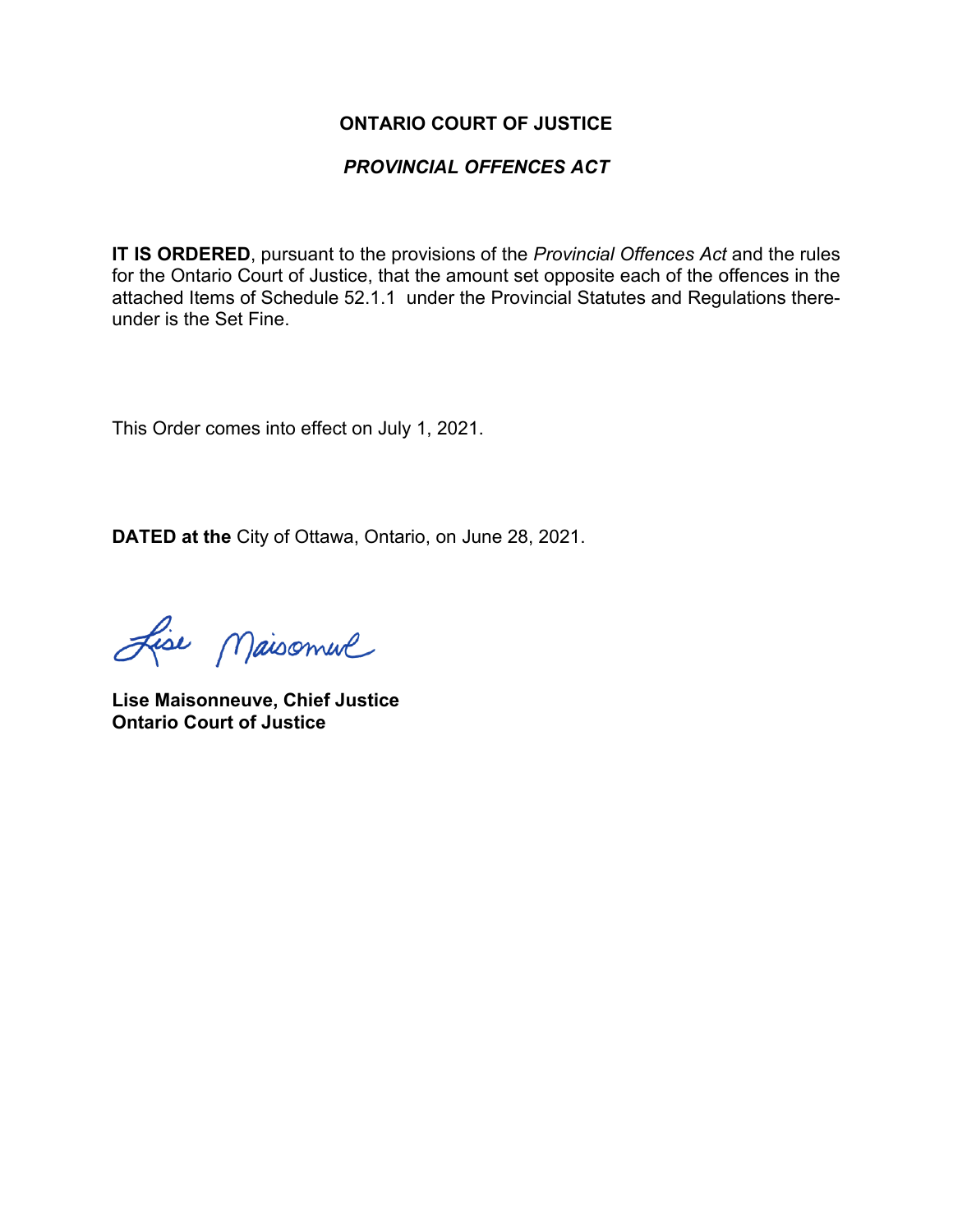# Ontario Court of Justice Last Updated: July 1, 2021

### **SCHEDULE 52.1.1**

## Ontario Regulation 418/21 under the *Highway Traffic Act*

| <b>Item</b> | <b>Offence</b>                                                                                                    | <b>Section</b> | <b>Set Fine</b> |
|-------------|-------------------------------------------------------------------------------------------------------------------|----------------|-----------------|
| 1.          | Fail to provide scheduled service                                                                                 | 7(2)           | \$310           |
| 2.          | Drive passenger transportation vehicle<br>without proper qualifications                                           | 8              | \$310           |
| 3.          | Cause or permit passenger transportation<br>vehicle to be driven - driver without<br>proper qualifications        | 8              | \$310           |
| 4.          | Cause or permit passengers to ride<br>passenger transportation vehicle on any<br>part other than seats            | 9(1)           | \$310           |
| 5.          | Cause or permit passenger to stand<br>forward of driver's seat on passenger<br>transportation vehicle             | 9(3)           | \$310           |
| 6.          | Drive passenger transportation vehicle -<br>luggage or load beyond exterior body<br>limits                        | 10(1)          | \$310           |
| 7.          | Cause or permit passenger transportation<br>vehicle to be driven - luggage or load<br>beyond exterior body limits | 10(1)          | \$310           |
| 8.          | Drive passenger transportation vehicle -<br>insecure interior load                                                | 10(3)          | \$310           |
| 9.          | Cause or permit passenger transportation<br>vehicle to be driven - insecure interior<br>load                      | 10(3)          | \$310           |
| 10.         | Drive passenger transportation vehicle -<br>non-compliant fire extinguisher                                       | 11             | \$310           |
| 11.         | Cause or permit passenger transportation<br>vehicle to be driven - non-compliant fire<br>extinguisher             | 11             | \$310           |

 $\overline{m}$